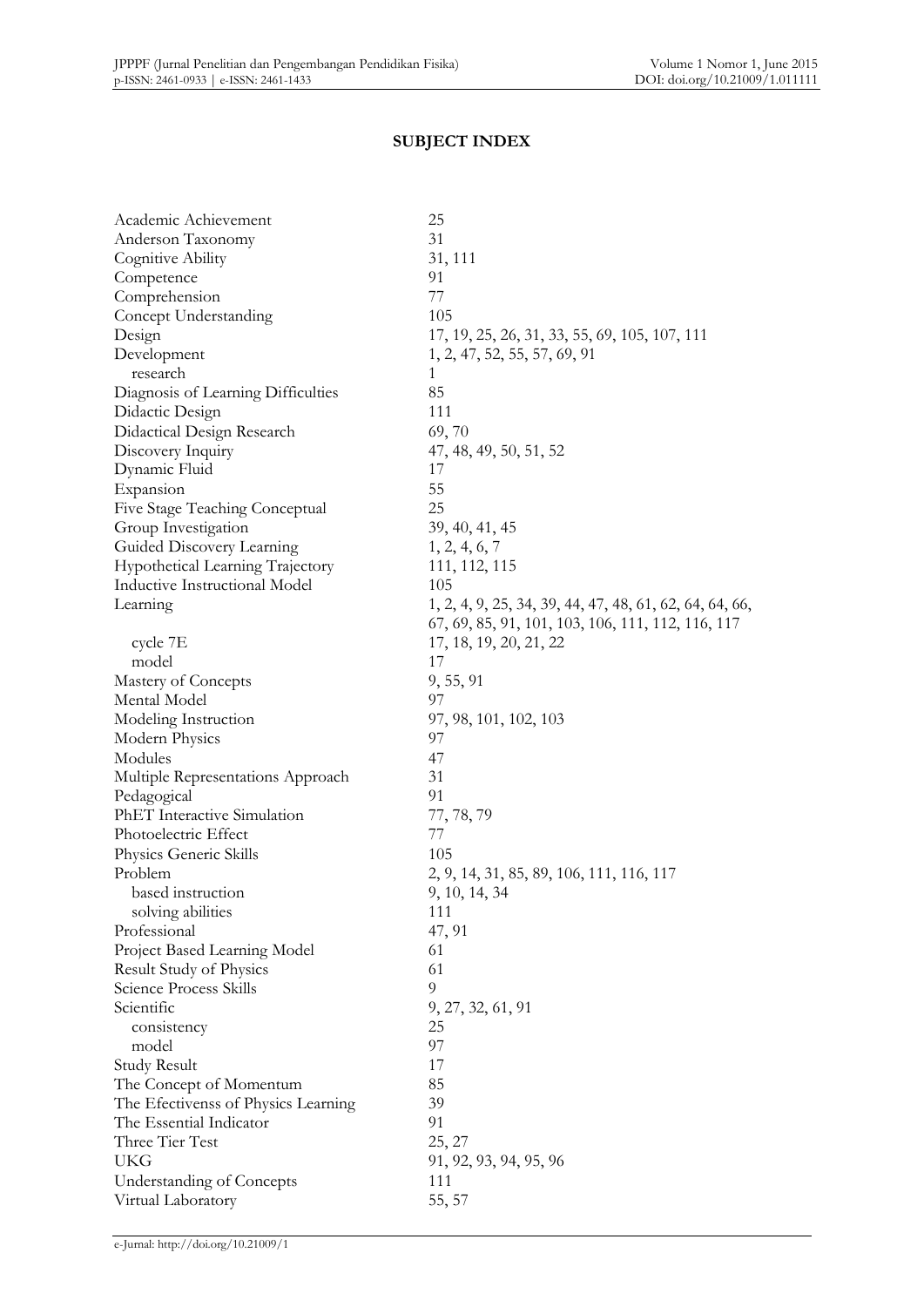Web-Based 1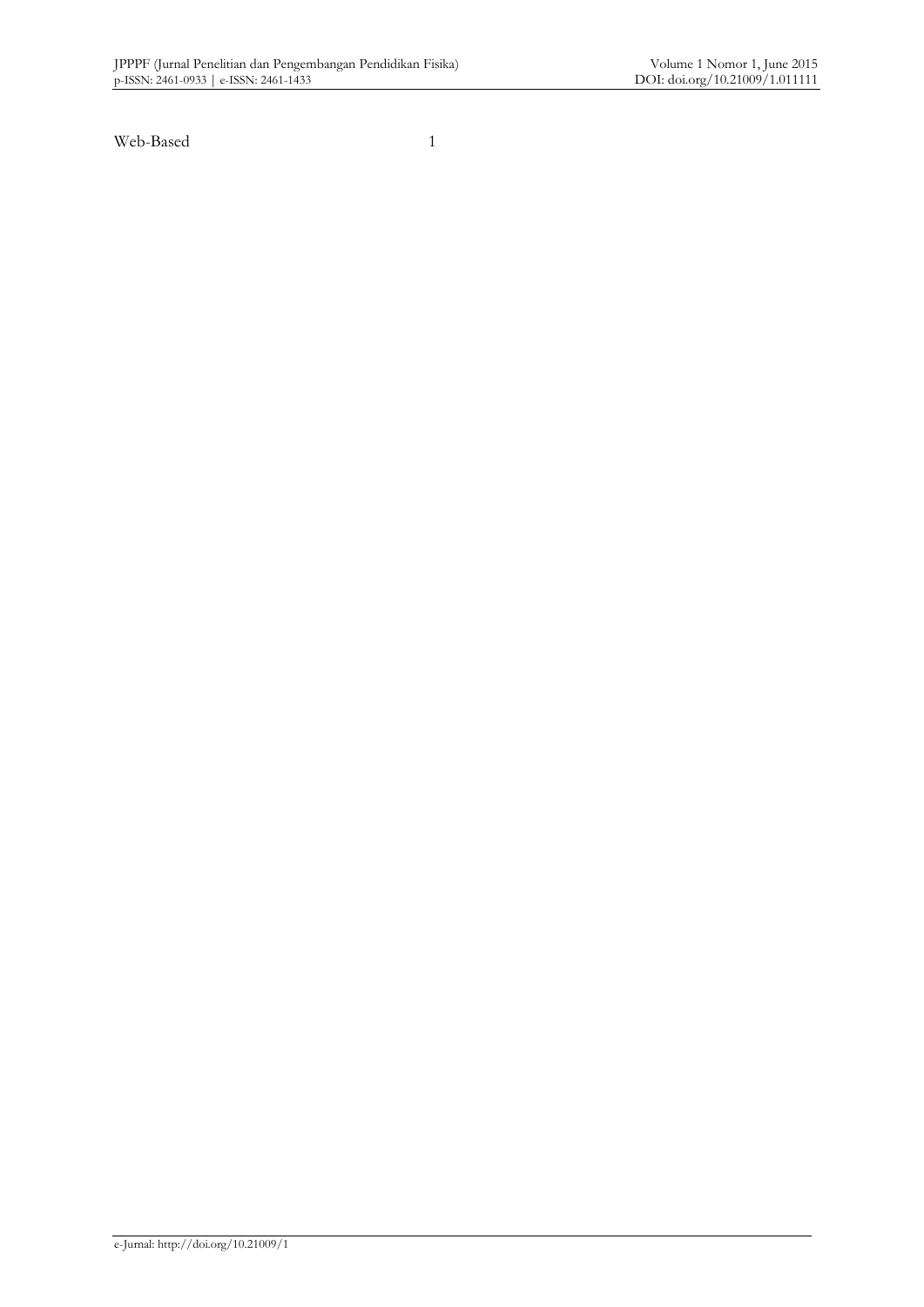#### **AUTHOR INDEX**

| Adam Malik                | 9          |
|---------------------------|------------|
| Agus Fanny Chandra Wijaya | 69         |
| Astuti Murwaningsih       | 105        |
| Desnita                   | 47         |
| Dewi Muliyati             | 61         |
| Dian Wahid Hermawan       | 97         |
| Duden Saepuzaman          | 85         |
| Eko Swistoro Warimun      | 105        |
| Erfan Handoko             | 47         |
| Fathiah                   | 111        |
| Fauzi Bakri               | 17, 31, 91 |
| Heni Rusnayati            | 69         |
| I Made Astra              | 1          |
| I Made Padri              | 25         |
| Ida Kaniawati             | 111        |
| Ijang Rohman              | 55         |
| Irwan Koto                | 39         |
| Izzah Imaniyah            | 17         |
| Laras Widianingtiyas      | 31         |
| Masturi                   | 97         |
| Novi Nurhayati            | 55         |
| Rahellia Stefani          | 69         |
| Resta Krishnayanti        | 25         |
| S. P. Sriyansyah          | 85         |
| Sabar Budi Raharjo        | 91         |
| Saeful Karim              | 85         |
| Selly Feranie             | 25         |
| Septian Efendi            | 39         |
| Setiya Utari              | 111        |
| Sherly Kalatting          | 1          |
| Siswoyo                   | 17, 31, 77 |
| Sutikno                   | 97         |
| Upik Rahma Fitri          | 47         |
| Vina Serevina             | 1,61       |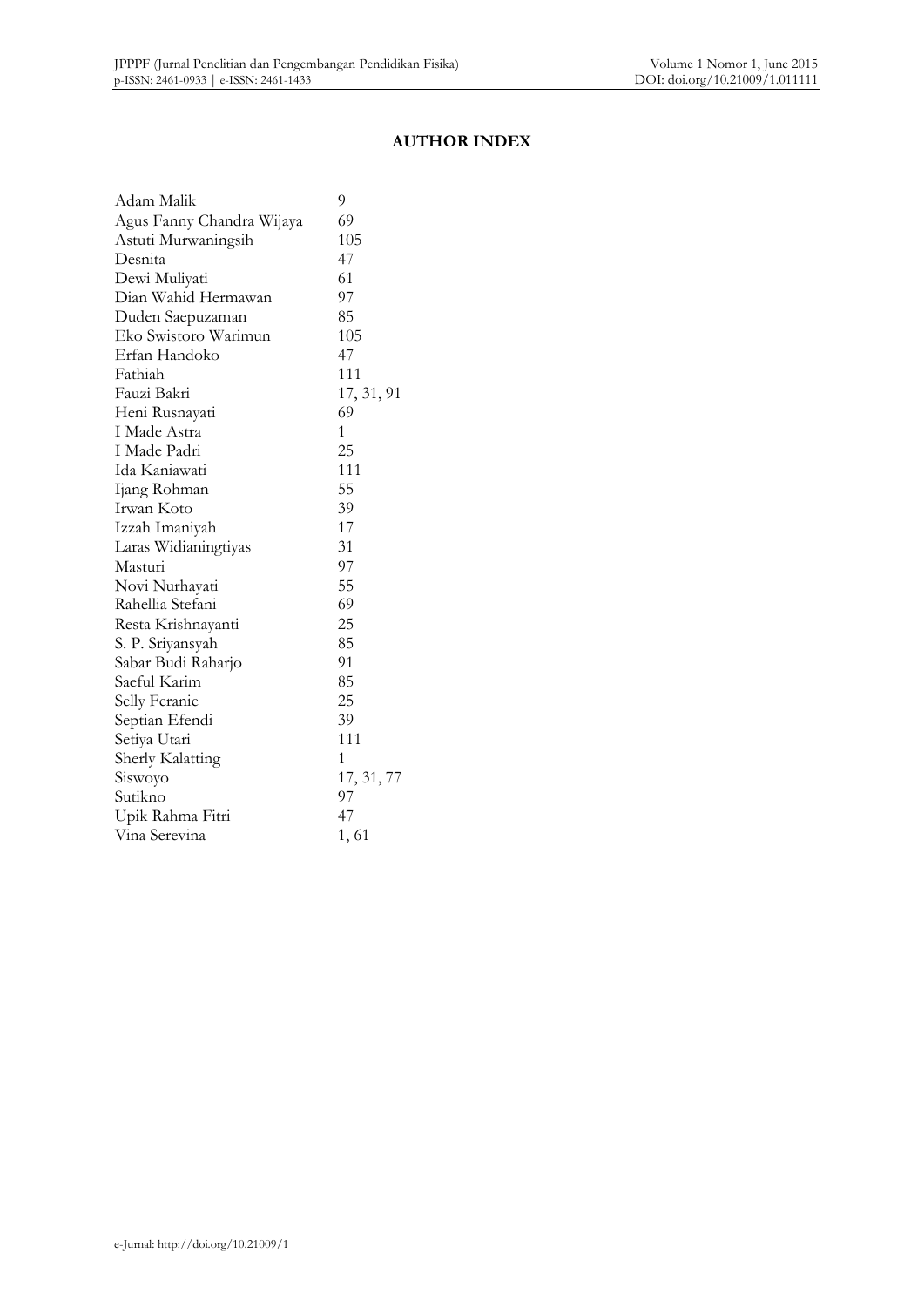#### **The Author Guidelines of JPPPF (Jurnal Penelitian dan Pengembangan Pendidikan Fisika)**

The guidelines for authors converge in manuscript templates.

#### **Manuscript Template**

Manuscript Template of JPPPF available in two version. For authors, please download at the following link.

1) [Manuscript Template \(English version\)](https://drive.google.com/open?id=0B4Xa5CiP3JF8c0ZzQjNmNXI1dHM)

2) [Manuscript Template \(Bahasa Indonesia version\)](https://drive.google.com/open?id=0B4Xa5CiP3JF8enJiTzlMSEI1LUU)

#### **Harvard Style Referencing**

JPPPF using Harvard style of writing citations and bibliography. Instructions of writing citations and bibliography please download at the following link.

[Harvard Style Referencing](https://drive.google.com/open?id=0B4Xa5CiP3JF8M0xVNk0zek0wV00)

#### **Manuscript Assessment Process**

Any accepted manuscript will be reviewed by at least two reviewers, plus editorial comments. The author is required to revised the manuscript according to reviewer comments and editors. Editor team will process it for later publication. For peer review process diagrams please go to [Peer Review Process](http://journal.unj.ac.id/unj/index.php/jpppf/reviewprocess) page.

### **Submission Technical Summary**

1) JPPPF (manuscript template) format [\(Manuscript Template of JPPPF\)](http://journal.unj.ac.id/unj/index.php/jpppf/manuscripttemplate).

2) Format of JPPPF reference list [\(Refrence Format JPPPF\)](http://tiny.cc/FormatRefJPPPF).

3) Please fill form of Statement Letter and Copyright Transfer JPPPF [\(Copyright Transfer Form\)](https://form.jotform.me/72668472702462)

4) Selected paper will be published in JPPPF Volume 1: June 2015 or December 2015 (the author should completed all review and revision process).

5) Submit papers and revised papers submitted through the journal submission system, tutorials and instructions can be seen on the next points below.

6) Registration tutorial at JPPPF [\(How to Register in JPPPF\)](https://youtu.be/VsVdfjGES2s).

7) Tutorial submit in JPPPF [\(How to Submit in JPPPF\)](https://youtu.be/AwNlxiaeVys).

8) Tutorial: tutorial read the review results and upload the revised file (Review Result and Revised [File\)](https://www.youtube.com/watch?v=WlCydgQdrMY).

9) Instructions for writing mathematical equations in New Office 365 (Equation Editor in New [Office 365\)](http://journal.unj.ac.id/unj/index.php/jpppf/equation)

10) Each notification will be sent via email, the author should check the notification through the journal account and registered email.

11) Peer review process diagrams please go to [Peer Review Process](http://journal.unj.ac.id/unj/index.php/jpppf/reviewprocess) page.